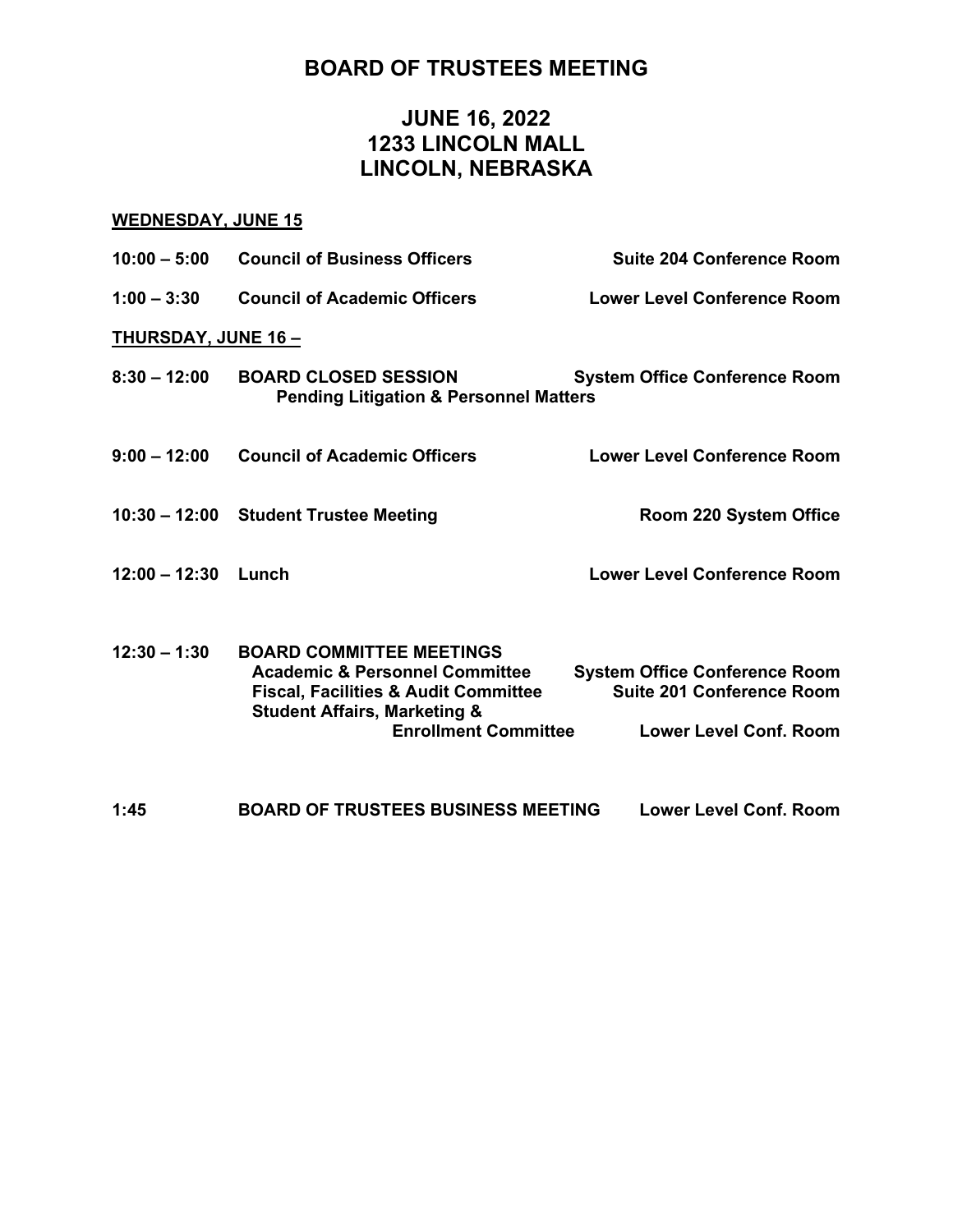#### **JUNE 16, 2022 12:45 – 2:15 PM System Office Conference Room**

## **ACADEMIC & PERSONNEL COMMITTEE MEETING**

#### **Consent agenda items:**

- 1.1 Accept Employee Salary Recommendations (AP)
- 1.2 Approve Board Meeting Schedule for 2022-2023 (AP)
- 1.3 Approve Emeritus Status for Dr. Paul Karr (AP)
- 1.4 Approve Designation of Presidential Associate for Mrs. Joanna Evans (AP)

#### **Items for discussion and action:**

- 2.1 First and Final Round Approval of Revisions to Board Policy 2510; Mission Statement, Core Values and Vision Statement
- 2.2 Approve Chancellor and Presidents' Contract Extensions and Salaries
- 2.3 Approve Retail Store Agreement CSC
- 2.4 Approve Interlocal Agreement with City of Chadron Police Department for College Resource Officer – CSC
- 2.5 Approve New Business Options in Health Care Business and Accounting: CMA PSC
- 2.6 Approve Pathways 2 Tomorrow Agreement WSC
- 2.7 Approve Interlocal Agreement for Law Enforcement Services WSC
- 2.8 Approve Amendment to Wayne Community School District Interlocal Agreement – WSC
- 2.9 Approve Contract with Clark Creative Group WSC

## **Chancellor Informational Items:**

- 5.1 Selection of Collective Bargaining Teams
- 5.2 Promotion and Tenure Report
- 5.3 Foundation Employee Compensation Report CSC
- 5.4 Report on Personnel Actions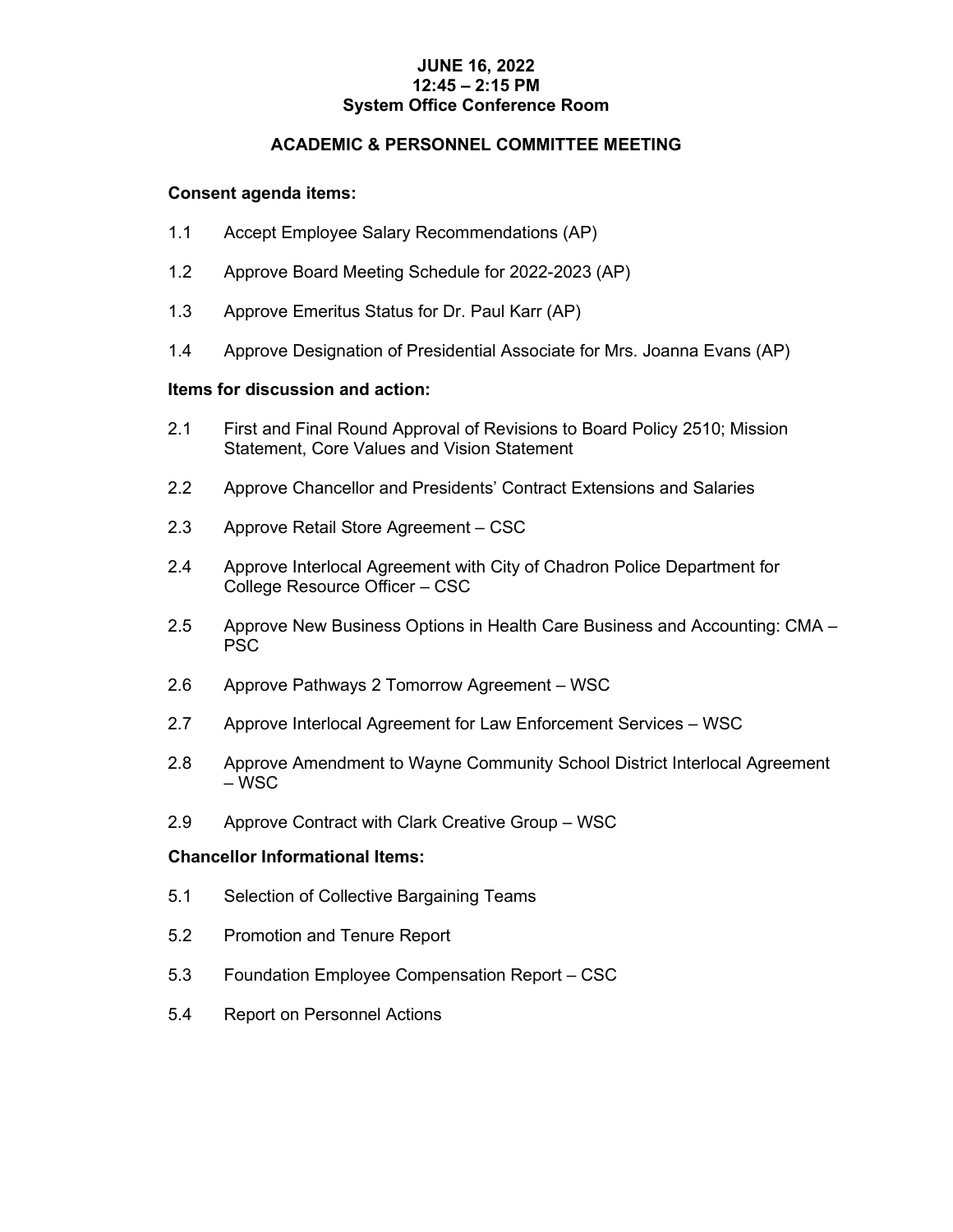#### **JUNE 16, 2022 12:45 – 2:15 PM Lower Level Conference Room**

# **STUDENT AFFAIRS, MARKETING & ENROLLMENT COMMITTEE MEETING**

## **Consent agenda items:**

No consent agenda items

#### **Items for discussion and action:**

3.1 First and Final Round Approval of Revisions to Board Policy 3650; Student Records

## **Chancellor Informational Items:**

No information items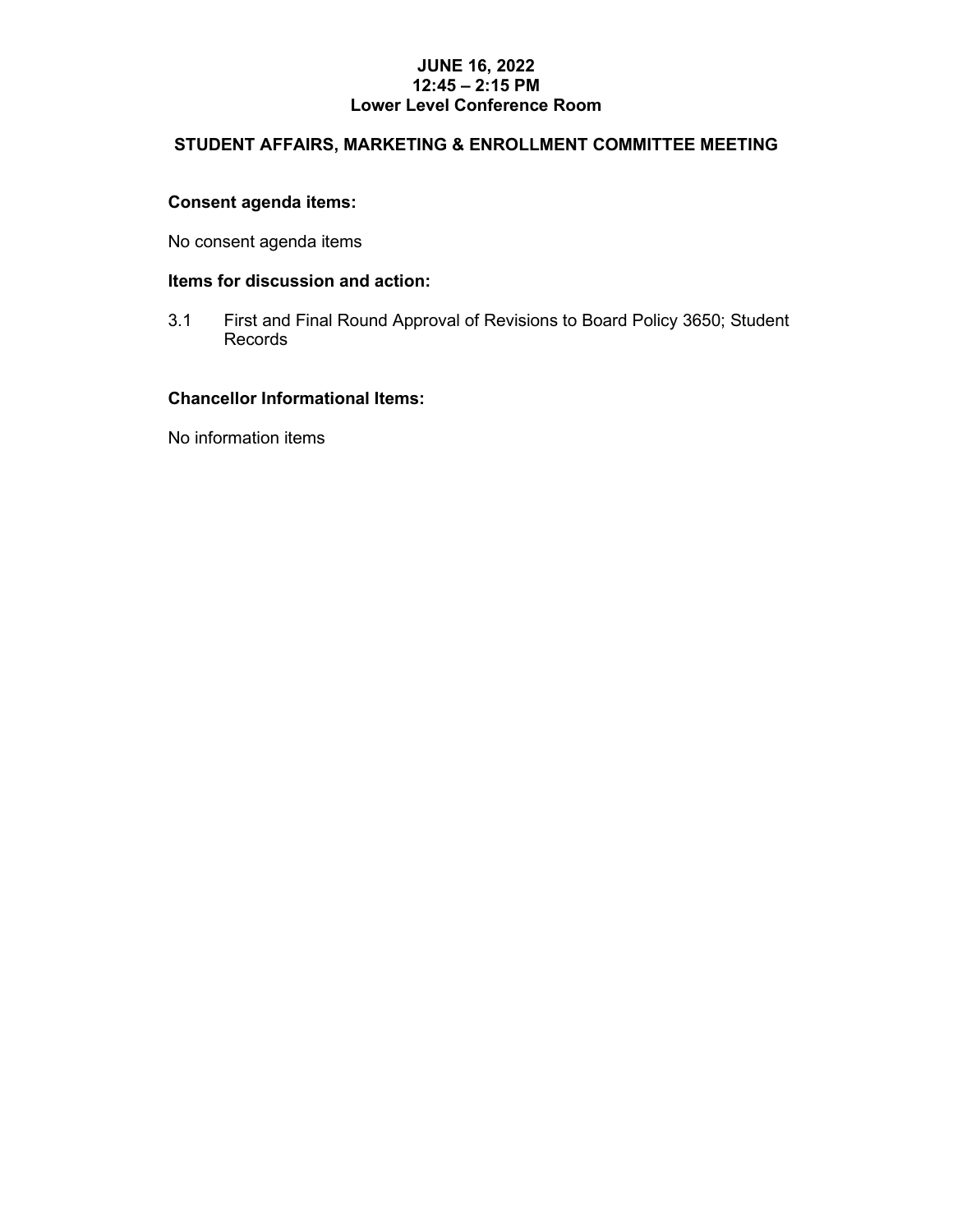## **JUNE 16, 2022 12:45 – 2:15 PM Suite 201 Conference Room**

#### **FISCAL, FACILITIES & AUDIT COMMITTEE MEETING**

#### **Consent agenda items:**

1.5 Approve Depositories and Signatories (FFA)

#### **Items for discussion and action:**

- 4.1 First and Final Round Approval of Revisions to Board Policy 6007; Investments
- 4.2 First and Final Round Approval of Revisions to Board Policy 6011; Audits and General Operations Financial Reports
- 4.3 First and Final Round Approval of Revisions to Board Policy 6015; Prompt **Payments**
- 4.4 Final Round Approval of Revisions to Board Policy 6022; Income; Systemwide Fees; Individual College Fees
- 4.5 First and Final Round Approval of Deletion of Board Policy 6026; Income; State Lands
- 4.6 First and Final Round Approval of Revisions to Board Policy 8060;Capital Construction; Budget Requests; Planning, Design and Construction Documents; Board Policy 8064; Capital Construction, Facility Maintenance and Repair Contracts and Board Policy 8066; Professional Consulting Services Related to Capital Construction
- 4.7 Approve Tuition for 2022-2023
- 4.8 Approve Distribution of Funds for FY 2022-2023
- 4.9 Approve Distribution of ARPA Water & Sewer Project Funding
- 4.10 Approve FY22 Revised Operating Budgets
- 4.11 Approve FY23 Operating Budgets
- 4.12 Approve FY23 Auxiliary Operating Budgets
- 4.13 Approve Capital Construction and LB 309 Budget Requests and Prioritization
- 4.14 Approve Use of \$80,000 of Unappropriated Cash Funds for System Technology Expenses for System Office
- 4.15 Approve Use of \$24,000 of Unappropriated Cash Funds for Stadium Track Project – CSC
- 4.16 Approve Easement with City of Peru for Water Main Line PSC
- 4.17 Approve Amendment to Food Service Agreement WSC
- 4.18 Approve Fee Rates for 2022-2023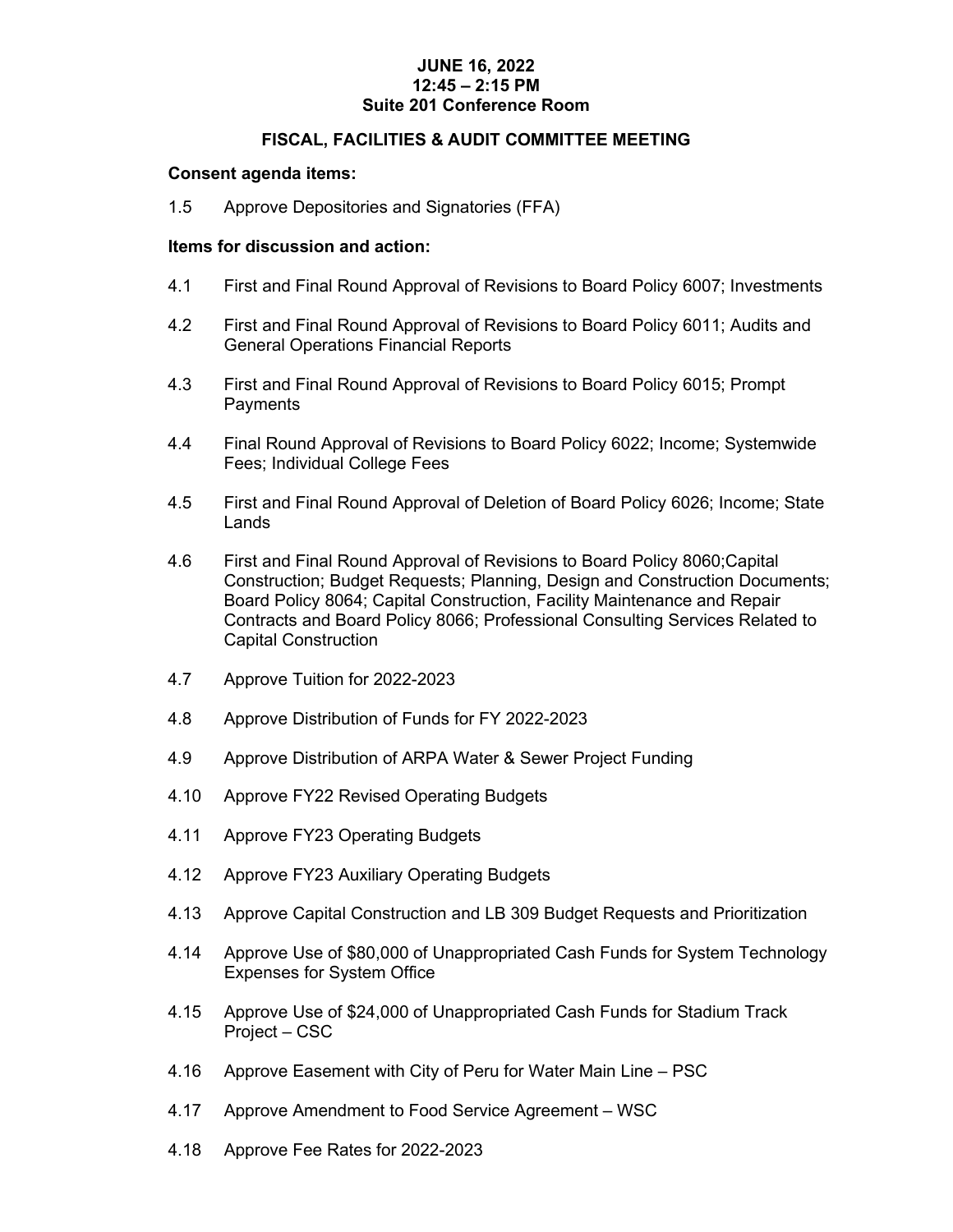- 4.19 Approve Restructuring of Matriculation Fee and Degree/Graduation Fee
- 4.20 Approve Athletic Team Apparel Contract WSC

## **Chancellor Informational Items:**

- 5.5 FY23 Appropriations Summary
- 5.6 Annual Report on Internal Leases of Revenue Bond Buildings
- 5.7 Capital Construction Quarterly Reports (as of March 31, 2022)
- 5.8 Spring Occupancy and Income Reports
- 5.9 Contracts and Change Orders for Information
- 5.10 Grant Applications and Awards for Information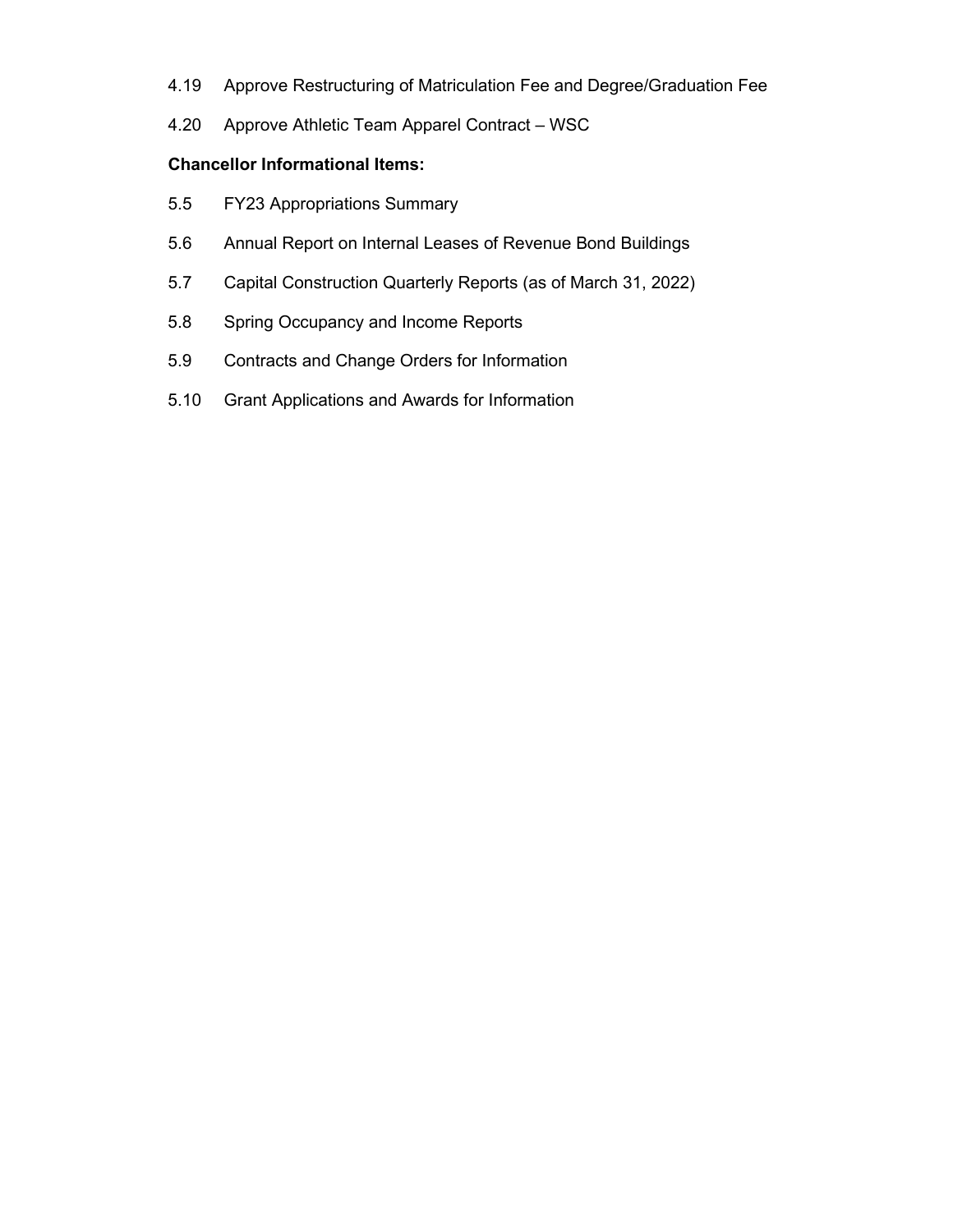#### **BOARD OF TRUSTEES BUSINESS MEETING**

## **CALL TO ORDER**

## **1. APPROVAL OF MEETING AGENDA**

## **PUBLIC COMMENT**

**APPROVAL OF MINUTES** from the April 21, 2022 meeting

#### **ITEMS FOR CONSENT AGENDA**

- 1.1 Accept Employee Salary Recommendations (AP)
- 1.2 Approve Board Meeting Schedule for 2022-2023 (AP)
- 1.3 Approve Emeritus Status for Dr. Paul Karr (AP)
- 1.4 Approve Designation of Presidential Associate for Mrs. Joanna Evans (AP)
- 1.5 Approve Depositories and Signatories (FFA)

## **ITEMS FOR DISCUSSION AND/OR ACTION**

## **2. ACADEMIC & PERSONNEL COMMITTEE**

- 2.1 First and Final Round Approval of Revisions to Board Policy 2510; Mission Statement, Core Values and Vision Statement
- 2.2 Approve Chancellor and Presidents' Contract Extensions and Salaries
- 2.3 Approve Retail Store Agreement CSC
- 2.4 Approve Interlocal Agreement with City of Chadron Police Department for College Resource Officer – CSC
- 2.5 Approve New Business Options in Health Care Business and Accounting: CMA PSC
- 2.6 Approve Pathways 2 Tomorrow Agreement WSC
- 2.7 Approve Interlocal Agreement for Law Enforcement Services WSC
- 2.8 Approve Amendment to Wayne Community School District Interlocal Agreement – WSC
- 2.9 Approve Contract with Clark Creative Group WSC

## **3. STUDENT AFFAIRS, MARKETING & ENROLLMENT COMMITTEE**

3.1 First and Final Round Approval of Revisions to Board Policy 3650; Student Records

## **4. FISCAL, FACILITIES & AUDIT COMMITTEE**

4.1 First and Final Round Approval of Revisions to Board Policy 6007; Investments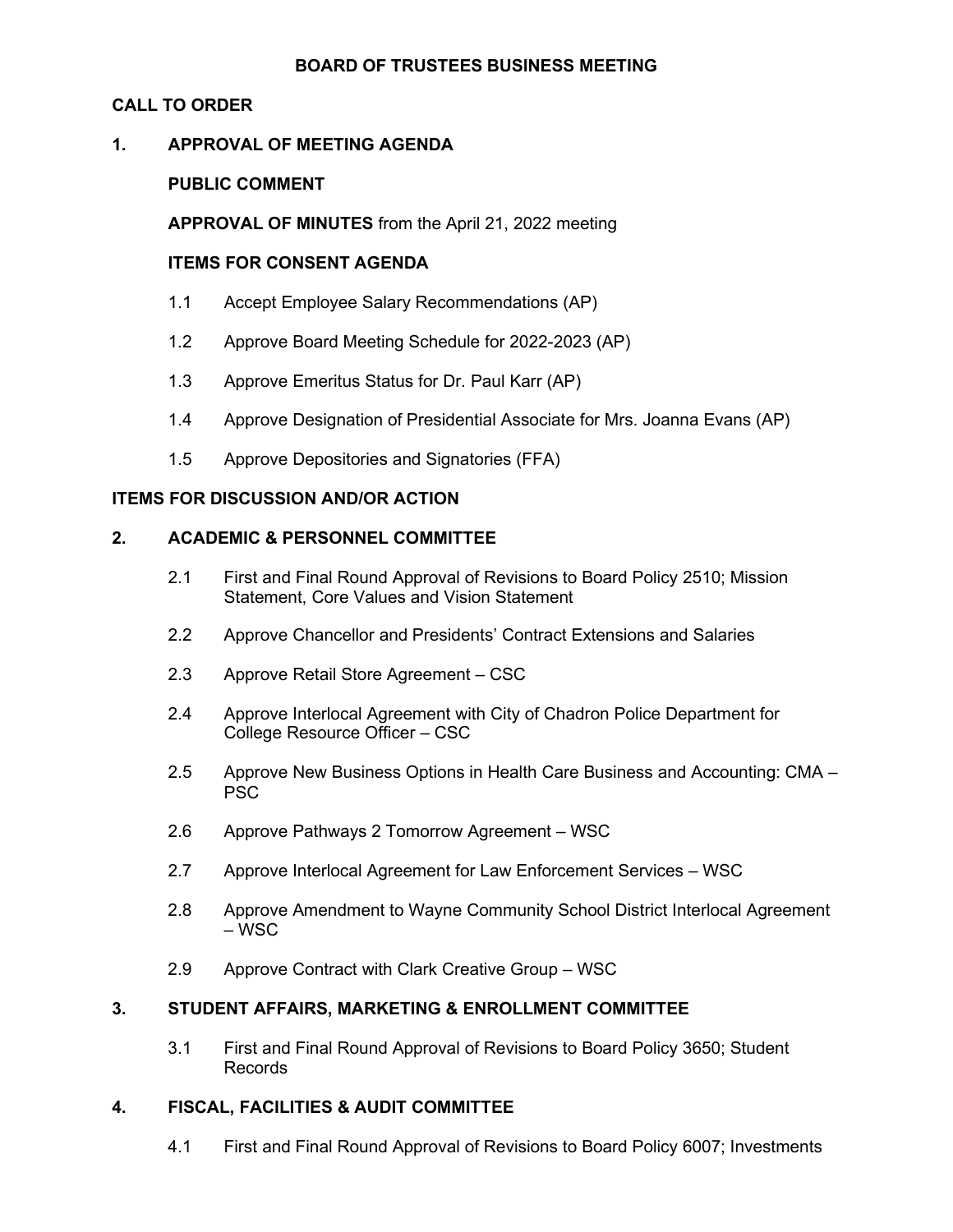- 4.2 First and Final Round Approval of Revisions to Board Policy 6011; Audits and General Operations Financial Reports
- 4.3 First and Final Round Approval of Revisions to Board Policy 6015; Prompt **Payments**
- 4.4 Final Round Approval of Revisions to Board Policy 6022; Income; Systemwide Fees; Individual College Fees
- 4.5 First and Final Round Approval of Deletion of Board Policy 6026; Income; State Lands
- 4.6 First and Final Round Approval of Revisions to Board Policy 8060;Capital Construction; Budget Requests; Planning, Design and Construction Documents; Board Policy 8064; Capital Construction, Facility Maintenance and Repair Contracts and Board Policy 8066; Professional Consulting Services Related to Capital Construction
- 4.7 Approve Tuition for 2022-2023
- 4.8 Approve Distribution of Funds for FY 2022-2023
- 4.9 Approve Distribution of ARPA Water & Sewer Project Funding
- 4.10 Approve FY22 Revised Operating Budgets
- 4.11 Approve FY23 Operating Budgets
- 4.12 Approve FY23 Auxiliary Operating Budgets
- 4.13 Approve Capital Construction and LB 309 Budget Requests and Prioritization
- 4.14 Approve Use of \$80,000 of Unappropriated Cash Funds for System Technology Expenses for System Office
- 4.15 Approve Use of \$24,000 of Unappropriated Cash Funds for Stadium Track Project – CSC
- 4.16 Approve Easement with City of Peru for Water Main Line PSC
- 4.17 Approve Amendment to Food Service Agreement WSC
- 4.18 Approve Fee Rates for 2022-2023
- 4.19 Approve Restructuring of Matriculation Fee and Degree/Graduation Fee
- 4.20 Approve Athletic Team Apparel Contract WSC

#### **5. CHANCELLOR INFORMATIONAL ITEMS**

- 5.1 Selection of Collective Bargaining Teams
- 5.2 Promotion and Tenure Report
- 5.3 Foundation Employee Compensation Report CSC